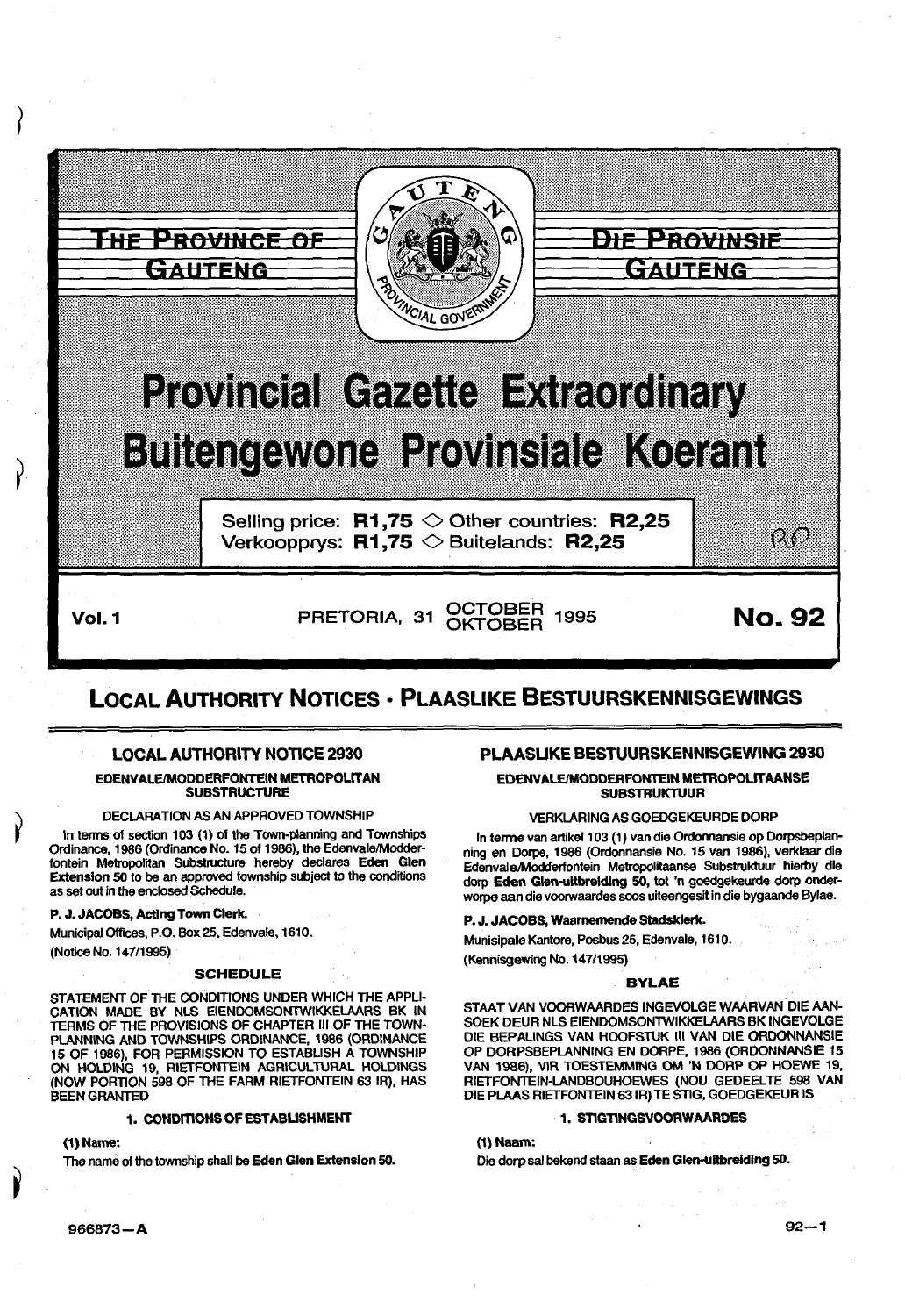#### (2) Design:

The township shall consist of erven as indicated on Plan No. 17/3EGX50·3.

#### (3) Endowment:

The township owner shall, in terms of the provision of section 98 (2) of the Town-planning and Townships Ordinance, 1986, pay a" ·lump sum on the amount of R13 683,00, to the local authority as parks endowment.

#### (4) Engineering services:

(a) The township owner shall be responsible for the installation and provision of internal engineering services.

(b) The local authority shall be responsible for the installation and provision of external engineering services.

(c) The township owner shall, when he intends to provide the township wtth engineering services-

(i) by agreement with the local authority, classify every engineering service to be provided for the township in terms of

section 116 of the Town-planning and Townships Ordinance, 1986, as internal and external engineering services in accord-

ance with chapter V of the same legislation and guidelines; and

(ii) install or provide all internal services so agreed upon to the satisfaction of the local authority and far this purpose, shall lodge reports, diagrams and specifications as the local authority may require.

(d) The township owner or his successors in title shall be responsible for the maintenance of all internal engineering services.

#### {5) Disposal of existing conditions of title:

All erven shall be made subject to existing conditions and servitudes, if any, including the reservation of rights of minerals.

#### (6) Demolition of buildings and structures:

The township owner shall at his own expense cause all existing buildings and structures situated within the building line reserves, side spaces or over common boundaries to be demolished to the satisfaction of the local authority, when required by the local authority.

# 2. CONDITIONS OF TITLE

(1) General conditions applicable to all erven:

All erven shall be subject to the following conditions in terms of the Town-planning and Townships Ordinance, 1986:

{a) The erf is subject to a servitude, two metre wide, in favour of the local authority, for sewerage and other municipal purposes, along any two boundaries other than a street boundary and in the case of a panhandle erf, an additional servitude for municipal purposes two metre wide across the access portion of the erf, if and when required by the local authority: Provided that the local authority may dispense with any such servitude.

(b) No building or other structure shall be erected within the aforesaid servitude area and no large-rooted trees shall be<br>planted within the area of such servitude or within two metre thereof.

(c) The local authority shall be entitled to deposit temporarily such material as may be excavated by it during the course of the construction, maintenance or removal of such sewerage mains and other works as it, in its discretion may deem necessary and shall further be entitled to reasonable access to the said land for the aforesaid purpose, subject to any damage done during the process of the construction, maintenance or removal of such sewerage mains and other works being made goad by the local authority.

#### (2) Erf 1496:

The erf is subject to a five metre wide servitude for road widening and other municipal purposes along a portion of the southern boundary of the erf as indicated on the general plan of the township.

#### (3) Erf 1497:

The erf is subject to the following servitude:

(a) A servitude of right of way and other municipal purposes six metre wide along the western boundary of the erf as indicated on the general plan of the township.

(b) A servitude for road widening and other municipal purposes five metre wide along the southern boundary of the erf as indicated on the general plan of the township.

#### (2) Ontwerp:

Die dorp sal bestaan uit erwe en strate soos aangedui op Plan No. 17/3EGX5Q-3.

# (3) Begiftiging:

Die dorpseienaar sal in terme van artikel 98 (2) van die Ordonnansie op Dorpsbeplanning en Dorpe, 1986, 'n enkelbedrag ten bedrae van R13 683,00, aan die plaaslike bestuur as parkbegiltiging betaal.

#### {4) lngenleursdienste:

(a) Die dorpseienaar sal verantwoordelik wees vir die installering en verskatting van interne ingenieursdienste.

(b) Die. plaaslike bestuur sal verantwoordelik wees vir die instal· lering en verskaffing van eksterne ingenieursdienste.

(c) Die dorpseienaar, wanneer hy van voomeme is om die dorp van ingenieursdienste te voorsien, sal-

(i) by ooreenkoms met die · plaaslike bestuur, elke ingenieursdiens wat ingevolge artikel 116 van die Ordonnansie op Oorpsbeplanning en Dorpe, 1986 (Ordonnansie 15 van 1986), aan die dorp voorsien moot word, klassifiseer as interne of eksteme ingenieursdienste ooreenkomstig hoofstuk V van dieselfde wetgewing en riglyne; en

(ii) aile interne ingenieursdienste sadanig ooreengekom, installeer en voorsien tot bevrediging van die plaaslike bestuur en sal vir die doel verslae, diagramme en spesifikasies voorle soos en wanneer deur die plaaslike bestuur vetlang.

(d) Die dorpseienaar of sy opvolger in titel sal verantwoordelik wees vir die instandhouding van aile interne ingenieursdienste.

# (5) Besklkking oor bestaande tltelvoorwaardes:

Aile erwe moet onderworpe gemaak word aan bestaande voor-waardes en serwitute, as daar is, inbegrip van die voorbehoud van die regte op minerale.

#### {6) Verwyderlng van geboue en strukture:

Die dorpseienaar sal op sy eie koste aile bestaande geboue en strukture wat binne die boulynreserwes, sygrensruimtes of oor gemeenskaplike grense gelee is, tot bevrediging van die plaaslike bestuur vervvyder soos en wanneer deur die plaaslike bestuur verlang.

# 2. TITELVOORWAARDES

{1) Algemene voorwaardes van toepasslng op aile erwe:

Die erwe is onderworpe aan die volgende voorwaardes opgele deur die plaaslike bestuur ingevolge die bepalings van die Ordon-nansie op Dorpsbeplanning en Dorpe, 1986:

(a) Die erf is onderworpe aan 'n serwituut twee "meter breed, vir riolerings- en ander munisipale doeleindes, ten gunste van die plaaslike bestuur, langs enige twee grense, uitgesonderd 'n straatgrens en, in die geval van 'n pypsteelerf, 'n addisionele serwituut vir munisipale doeleindes. twee meter breed oor die toegangsgedeelte van die erf, indien en wanneer vertang deur die plaaslike bestuur: Met dien verstande dat die plaaslike bestuur van enige sadanige serwituut mag afsien.

(b) Geen gebou of ander struktuur mag binne die voomoemde serwituutgebied opgerig word nie en geen grootwortelbome mag binne die gebied van sodanige serwituut of binne 'n afstand van<br>twee meter daarvan geplant word nie.

{c) Die plaaslike bestuur is geregtig om enige materiaal wat deur hom uitgegrawe word tydens die aanleg, onderhoud en vervvydering van sadanige rioolhoofpypleidings en ander werke wat hy volgens sy goeddunke noadsaaklik ag, tydelik te plaas op die grand wat aan die voornoemde serwituut grens en voorts is die plaaslike bestuur geregtig tot redelike toegang tot genoemde grond vir die voomoemde doel, onderworpe daaraan dat die plaaslike bestuur enige skade vergoed wat gedurende die aanleg, onderhoud of vervvydering van sadanige rioolhoofpypleidings en ander werke veroorsaak word, . "

#### (2) Erf 1496:

Die ert is onderhewig aan 'n vyl meter serwituut vir padverbreding en ander munisipale doeleindes langs 'n gedeelte van die suidelike grens van die erf soos aangetoon op die algemene plan van die dorp.

#### (3) Erf 1497:

Die erf is onderhewig aan die volgende serwttute:

(a) 'n Serwituut van reg-van-weg en ander munisipale doeleindes ses meter wyd langs die westelike grens van die erf soos aangetoon op die algemene plan van die dorp.

(b) 'n Serwituut vir padverbreding en ander munisipale doel· eindes vyl meter wyd langs die suidelike grens van die erf soos aangetoon op die algemene plan van die dorp.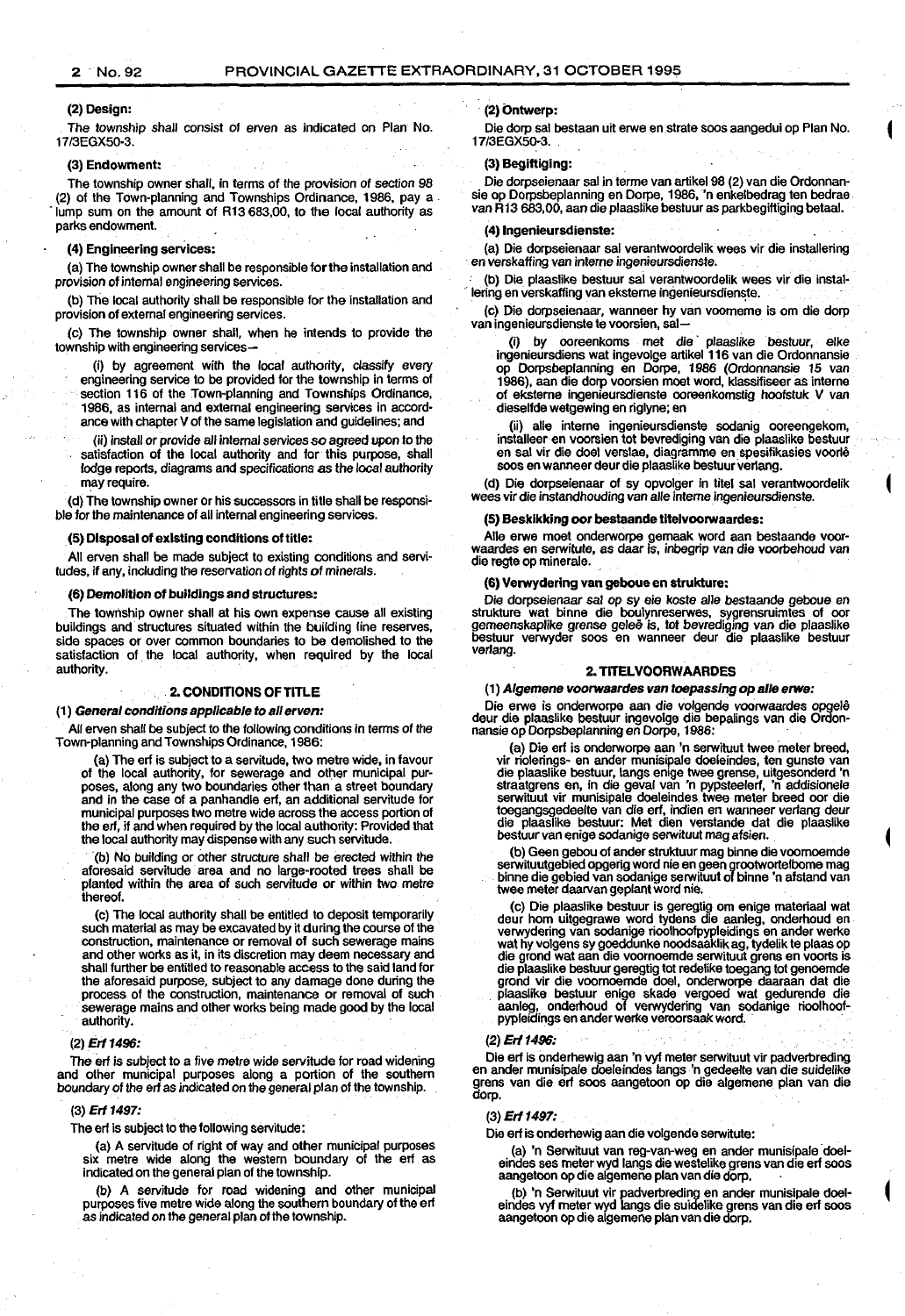# **LOCAL AUTHORITY NOTICE 2931**

# **EDENVALE MODDERFONTEIN METROPOLITAN SUBSTRUCTURE**

## EDENVALE AMENDMENT SCHEME 406

It is hereby declared in terms of section 125(1) of the Town-planning and Townships Ordinance, 1986, that an amendment to the Edenvale Town-planning Scheme, 1980, comprising the same land as included in the Township of Eden Glen Extension 50, has been adopted by the Edenvale/Modderfontein Metropolitan Substructure.

Map 3, the Annexure and the relevant scheme clauses of the amendment scheme are filed with the Acting Town Clerk, Edenvale/ Modderfontein, and are open for inspection at all reasonable times.

This amendment is known as Edenvale Amendment Scheme 406 and will come into operation at the date of publication of this declaration.

# **P. J. JACOBS, Acting Town Clerk.**

Municipal Offices, P.O. Box 25, Edenvale, 1610. (Notice No. 148/1995)

# **PLAASLIKE BESTUURSKENNISGEWING 2931**

# **EDENVALE MODDERFONTEIN METROPOLITAANSE SUBSTRUKTUUR**

### EDENVALE-WYSIGINGSKEMA406

Hierby word ingevolge die bepalings *van* artikel 125(1) *van* die Ordonnansie op Dorpsbeplanning en Dorpe, 1986, verklaar dat 'n wysiging *van* die Edenvale-dorpsbeplanningskema, 1980, wat uit dieselfde grond as die dorp Eden Glen-uitbreiding 50 bestaan, deur die Edenvale/Modderfontein Metropolitaanse Substruktuur aanvaar is.

Kaart 3, die Bylae en die betrokke skemaklousules *van* die wysigingskema word in bewaring gehou deur die Waamemende Stadsklerk, Edenvate/Modderfontein en is beskikbaar vir inspeksie te alle redelike tye.

Hierdie wysiging staan bekend as Edenvate-wysigingskema 4o6 en tree in werking op die datum van publikasie van hierdie verktaring.

# **P. J. JACOBS, Waarriemende Stadsklerk.**

Munisipale Kantore, Posbus25, Edenvate,1610.

(Kennisgewing No. 148/1995)